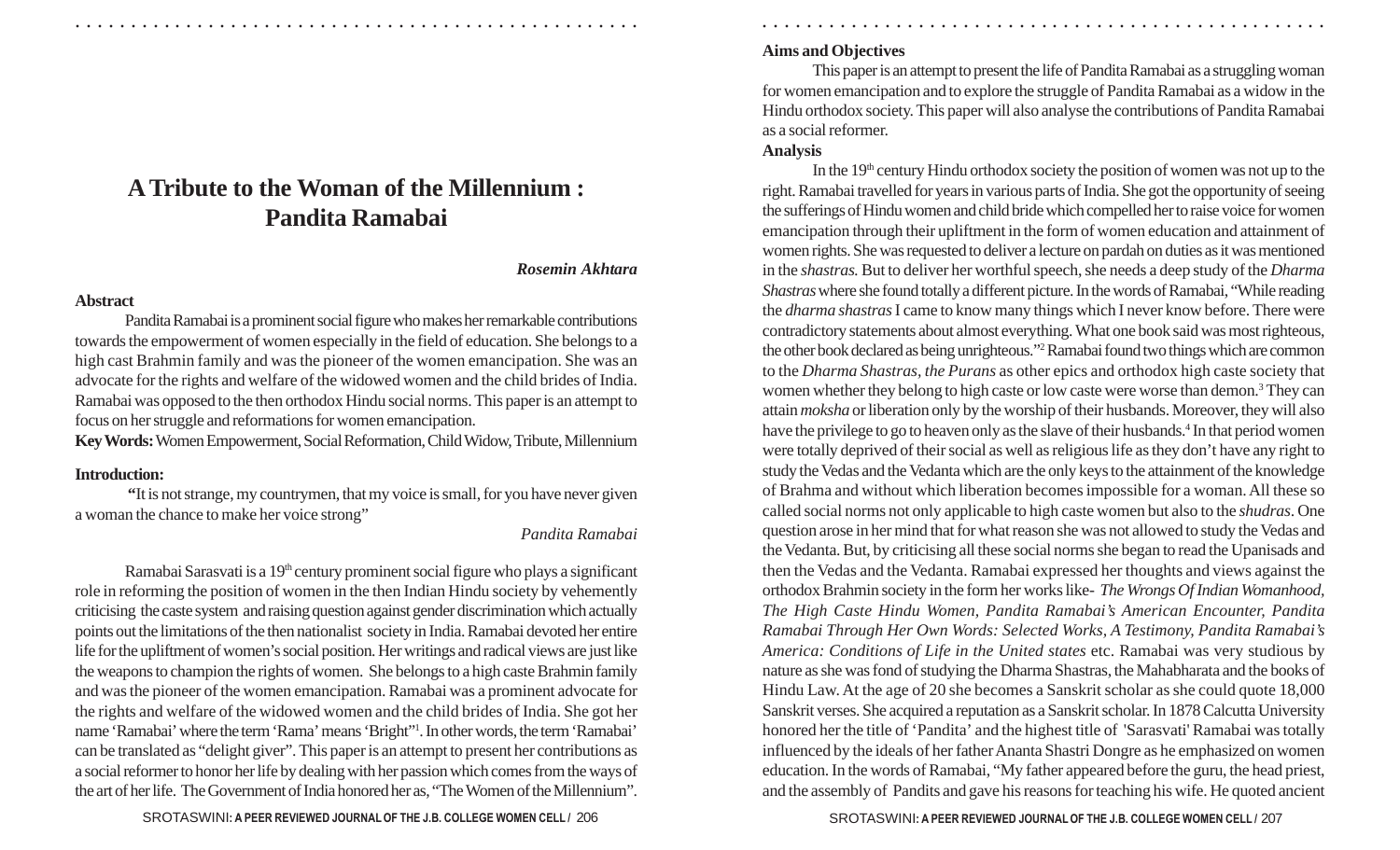authorities, and succeeded in convincing the guru and chief Pandits that it was not wrong for women and Shudras to learn Sanskrit Puranic literature. So they did not put him out of caste, nor was he molested by anyone after this. He became known as an orthodox reformer." 5 Ananta Shastri was very liberal for womanhood, so he lifted womanhood out of depression. 6 He tried to convince the chief Pandits that it is unjust that because of religious pursuit and social norms the women and the Shudras are not allowed to learn Puranic literature.His wife, Laxmibai, Ramabai's mother was only 9 years old and impressed him in a firm manner that he makes his determination for child education. Her father believes that religious pursuit should not be a barrier for the development of women's condition which was actually happened in the societies of that period. Ramabai acquired her unique knowledge from her mother as in that period there was not a single school for girls as well as for women.

Though Ramabai belongs to a high caste she married to Bipin Bihari Madhavi who was a Shudra by caste. Her marriage is a great example of her reformations against caste system. In other words, it is a direct protest against Indian Hindu caste system. But, orthodox Hindu society vehemently criticise her marriage. She becomes a discomfort figure for her contemporary figures because of her critique and question about gender discrimination. Ramabai came into touch with Mr. Allen, a Baptist Missionary during the period when she stayed in the Silchar district of Assam with her husband. She lost her husband just after the two years of togetherness. Then she came to Poona with her daughter where she got the help from the members of the Parthana Samaj. Gradually she acquired the skill of speaking and writing English as a result she became interested in studying The New Testament where she deeply influenced by Jesus's treatment with the Samaritan women and she realised that she can transform and uplift the downtrodden women of India by following the ideals of Christianity. In 1883 she converted to Christianity and became "Mary Rama" for which she had to face the criticism of her contemporary social reformers.

Being a widow herself Ramabai could realise the horrible conditions of the widows of India and she set her mind to do something for them. She came into contact with some of the social reformers who influenced her to do something for the empowerment of women especially in the field of education. In Poone and Bombay Ramabai founded centres for widows and orphans and gives emphasis for their basic education. Ramabai became a scholar as well as an educationist at the early age. In 1874, when she was 16 years old, her family died, she was the sixth child and she lost her mother, father and sisters of famine.

Being an activist for the rights of women, in 1882 Ramabai founded the Arya Mahila Samaj in Pune which mainly gives emphasis on women's education and repression of child marriage. It was the first Indian feminist organization. Arya Mahila Samaj aims at the protection of women and discouragement of child marriage. In the same year, Ramabai get involved with the Government of India's Commission on Education. She rasied her voice not only for the reformations of women and children in India but also in Britain as well. To the commission

she brings to light the need of female teacher training program and inspectress of school as well. She also raised her voice in support of the need and importance of lady doctors in India as she was able to realise the problems of native women who felt very discomfort to deal with mail doctors. Therefore, she insisted on the medical education of women in India. Queen Victoria was fully influenced by her reformations for the women empowerment. So far as the question of the treatment of women is concerned there Ramabai finds a vivid distinction between the ideology of the orthodox Hindu society and that of Christianity. In the words of Ramabai, "Here, I for the first time in my life I came to know that something should be done to reclaim the so called fallen women, and that Christians, whom Hindus considered outcastes and cruel, were kind to these unfortunate women , degraded in the eyes of society. I had never heard or seen anything of the kind done for this class of women by the Hindus in my own country. I had not heard anyone speaking kindly of them, nor seen any one making any effort to turn them from the evil path they had chosen in their folly. The Hindu Shastras don't deal kindly with these women. The law of the Hindu commands that the king shall cause the fallen women to be eaten by dogs in the outskirts of the town. They are considered the greatest sinner, and not worthy of compassion." 7

○ ○ ○ ○ ○ ○ ○ ○ ○ ○ ○ ○ ○ ○ ○ ○ ○ ○ ○ ○ ○ ○ ○ ○ ○ ○ ○ ○ ○ ○ ○ ○ ○ ○ ○ ○ ○ ○ ○ ○ ○ ○ ○ ○ ○ ○ ○ ○ ○ ○ ○ ○ ○ ○ ○ ○ ○ ○ ○ ○ ○ ○ ○ ○ ○ ○ ○ ○ ○ ○ ○ ○ ○ ○ ○ ○ ○ ○ ○ ○ ○ ○ ○ ○ ○ ○ ○ ○ ○ ○ ○ ○ ○ ○ ○ ○ ○ ○ ○ ○ ○ ○

 She gets the opportunity to travel to England in 1883 and the reason she wanted to go England with her daughter is because she felt the needs to become a doctor so that she can help the other women. But, unfortunately she could not become a doctor because of famine which she had gone through and lost her hearings.

In America, Ramabai wrote the book *The High Cast Hindu women* which was vehemently criticized by the Brahmanical patriarchy in Maharastra. But this work becomes the keystone of her social reformations as she collects around thirty thousand through this book and used this amount to build a residential school for Hindu widows. Ramabai, in her book *Pandita Ramabai's American Encounter* gives emphasis on the status of women in American society.

In 1886 Ramabai went to America where she was very impressed by the steps taken by the American women for the fellow -beings. Therefore, in the words of Ramabai, "I am deeply impressed by and interested in the work of Western Women, who seem to have one common aim; namely, the good of their fellow beings. It is my dream someday to tell my countrywomen, in their own languages, this wonderful story, in the hope of that the recital may awaken in their hearts a desire to do likewise." 8

 Ramabai established a home for Hindu widows especially for child widows, which is apart from high caste Hindu homes, where she trained the child widows in order to prepare them to face the challenges of their life and live their lives independently. In 1889, Ramabai established a home of learning for widows which was named as "Sarada Sadan" which was the first organization to provide a formal school education along with vocational learning. It is a home for high caste widows. In Sarada Sadan Ramabai when she observed the changes